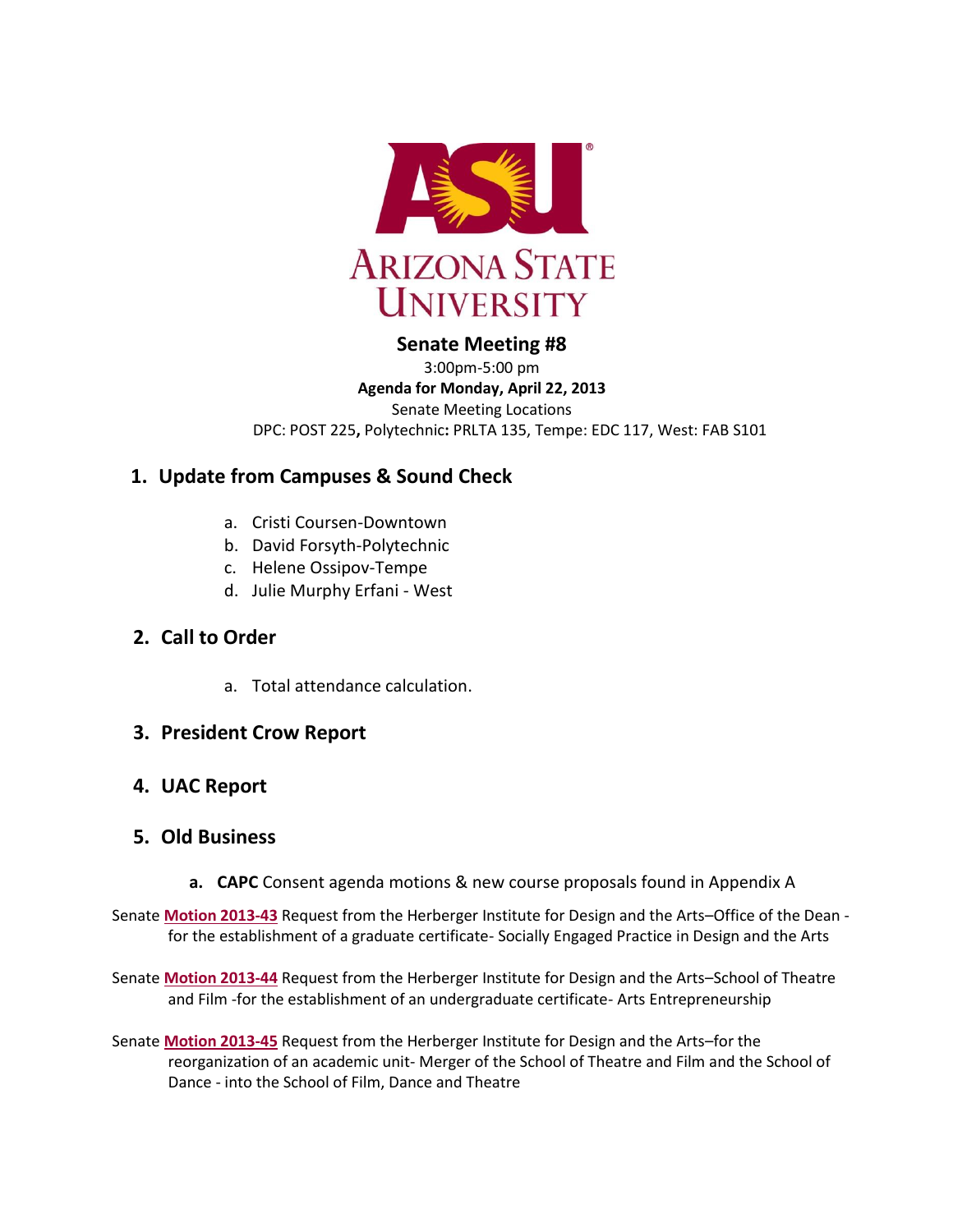- Senate **[Motion 2013-46](http://usenate.asu.edu/node/4515)** Request from the Herberger Institute for Design and the Arts–for the establishment of an undergraduate certificate- Socially Engaged Practice in Design and the Arts
- Senate **[Motion 2013-47](http://usenate.asu.edu/node/4516)** Request from the College of Technology and Innovation– School of Engineering– for the establishment of an undergraduate degree- BS in Manufacturing Engineering
- Senate **[Motion 2013-48](http://usenate.asu.edu/node/4517)** Request from the College of Health Solutions; College of Liberal Arts and Sciences for the change in an academic unit-Department of Speech and Hearing Science from the College of Liberal Arts and Sciences to College of Health Solutions

### **6. New Business**

#### **a. UAC Motions**

Senate **[Motion 2013-49](http://usenate.asu.edu/node/4525)** Empowering the University Academic Council to act on behalf of the senate over the 2013 summer break.

Senate **[Motion 2013-50](http://usenate.asu.edu/node/4526)** Resolution supporting in-state tuition for dreamers

Senate **Motion [2013-54](http://usenate.asu.edu/node/4532)** Changes to Article I, II and III of the University Senate Constitution

#### **b. CAPC Motions**

- Senate **[Motion 2013-51](http://usenate.asu.edu/node/4529)** Request from the College of Technology and Innovation-Department of Engineering-for the establishment of a graduate degree-MS in Manufacturing Engineering.
- Senate **[Motion 2013-52](http://usenate.asu.edu/node/4528)** Request from the College of Technology and Innovation-Department of Engineering-for the disestablishment of an undergraduate degree-BS in Mechanical Engineering Technology
- Senate **[Motion 2013-53](http://usenate.asu.edu/node/4527)** Request from the College of Technology and Innovation-Department of Engineering-for the disestablishment of an undergraduate degree-BS in Electronics Engineering Technology

#### **Appendix B - CAPC Information Items only**

## **7. Committee Reports All Annual Reports can be Found [Here](http://usenate.asu.edu/annualreport)**

- a. Committee on Committees
- b. Student-Faculty Policy Committee
- c. UAC Governance Model Task Force
- d. Task Force on the Constitution and Bylaws

## **8. Open Forum**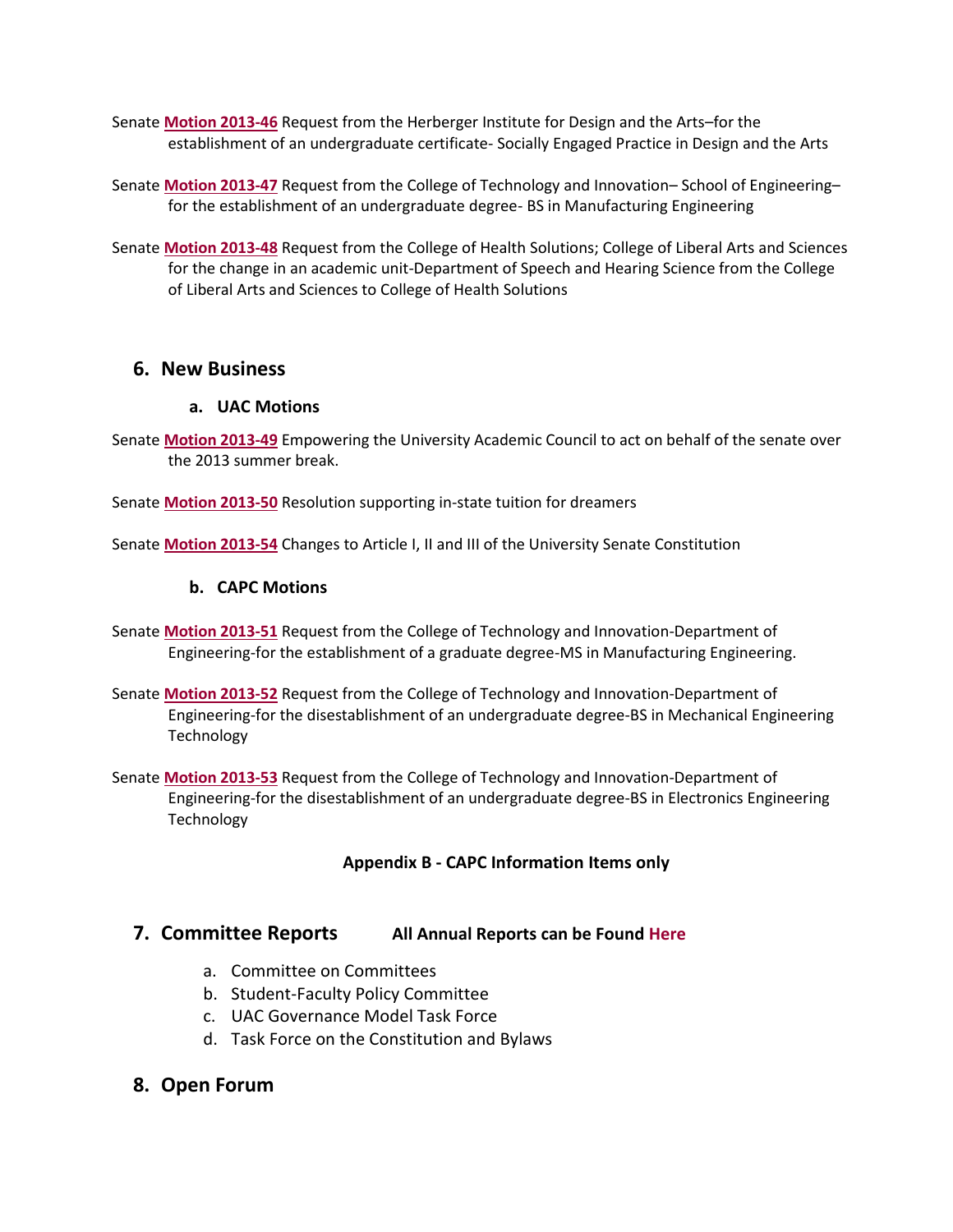- **9. Year-end acknowledgements**
- **10. Adjournment**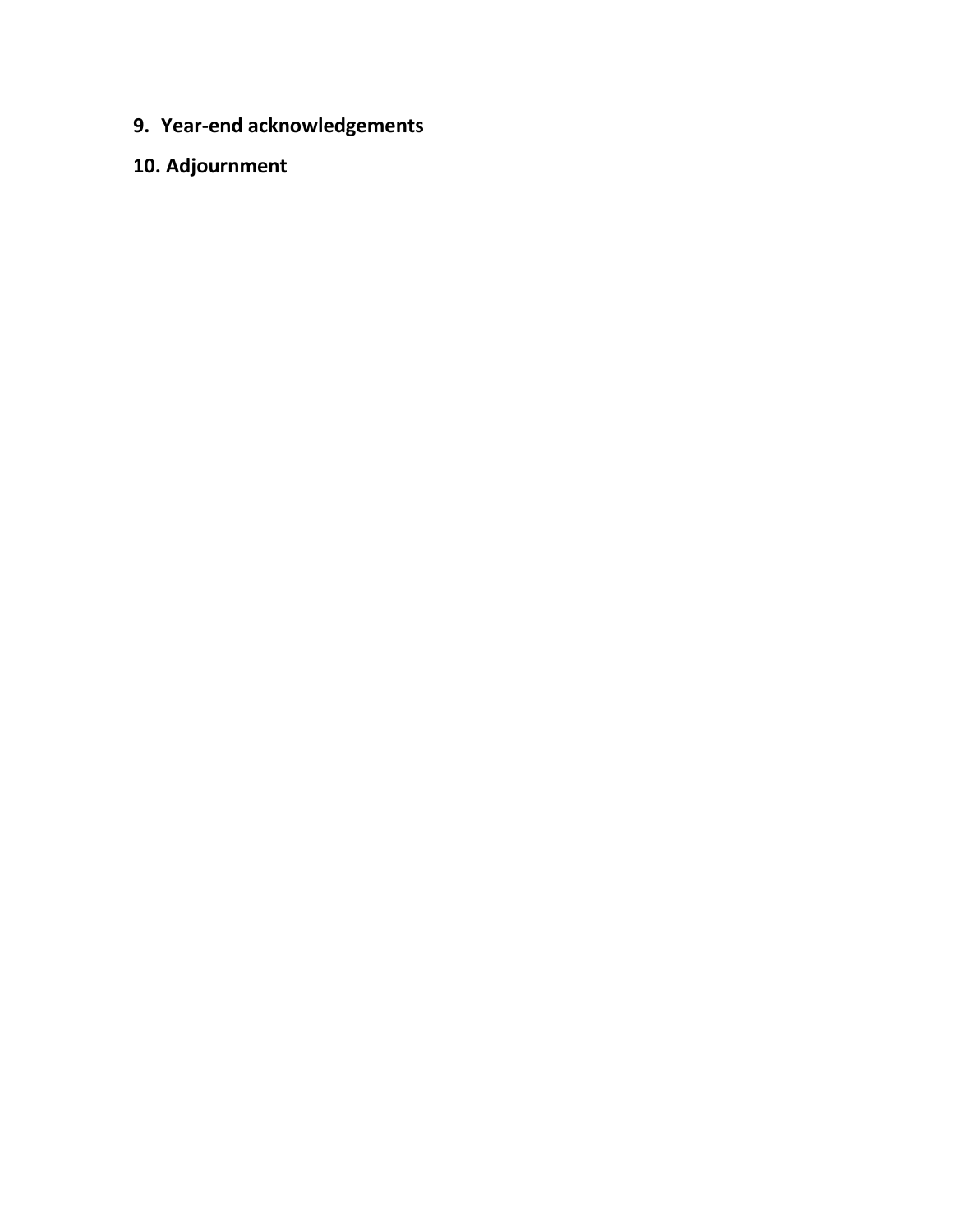# **Appendix A CAPC New Course Proposals**

- ARE 218 Art and Visual Learning
- ARS 441 Public Art
- ARS 444 Films of India
- HCR 552 Medical Device Development and Regulation
- IAS 480 Capstone: Practices and Approaches
- PSB 578 Applied Behavior Analysis in Developmental Disorders
- TEL 320 Introduction to Gifted Education
- TEL 420 Curriculum Strategies for Gifted Learners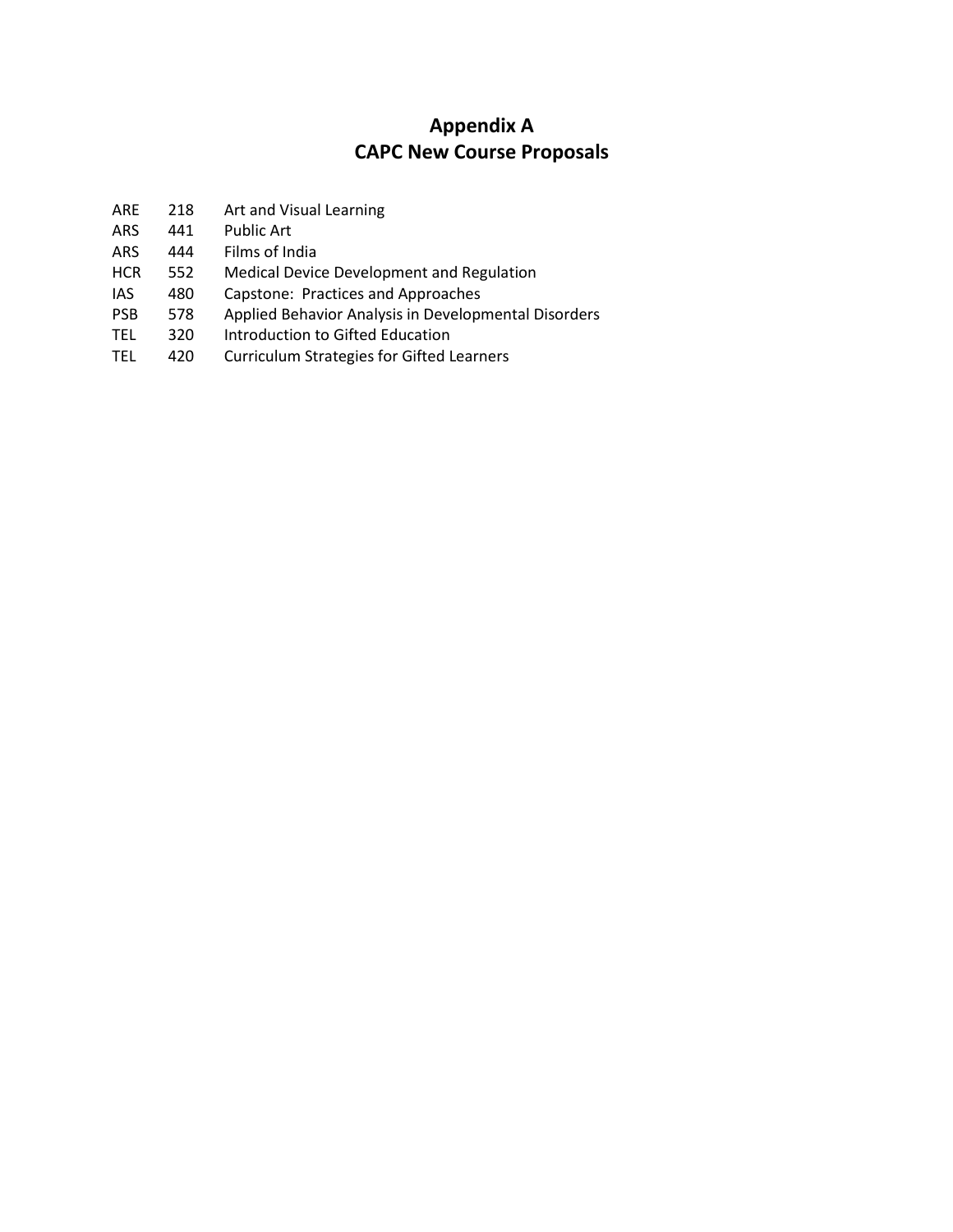# **Appendix B CAPC Information Items**

On April 25, 2013, the Curriculum and Academic Programs Committee will recommend approval of the following:

### **Mary Lou Fulton Teachers College**

*Division of Educational Leadership and Innovation* Establishment of a graduate concentration MEd in in Curriculum and Instruction (Applied Behavior Analysis)

### **College of Liberal Arts and Sciences**

*Department of English* Establishment of a minor English (online)

### **New College of Interdisciplinary Arts and Sciences**

*School of Mathematical and Natural Sciences*  Disestablishment of an undergraduate concentration BA in Life Sciences (Secondary Education)

#### **College of Public Programs**

*School of Community Resources and Development* Establishment of a graduate concentration MS in Community Resources and Development (Parks and Recreation Management)

## **College of Public Programs**

*School of Community Resources and Development* Establishment of a graduate concentration MS in Community Resources and Development (Tourism)

#### **College of Public Programs**

*School of Community Resources and Development* Establishment of a graduate concentration MS in Community Resources and Development (Nonprofits/NGOs)

#### **College of Public Programs**

*School of Community Resources and Development* Establishment of a graduate concentration MS in Community Resources and Development (Sustainable Communities)

#### **College of Technology and Innovation**

*Department of Engineering* Disestablishment of an undergraduate concentration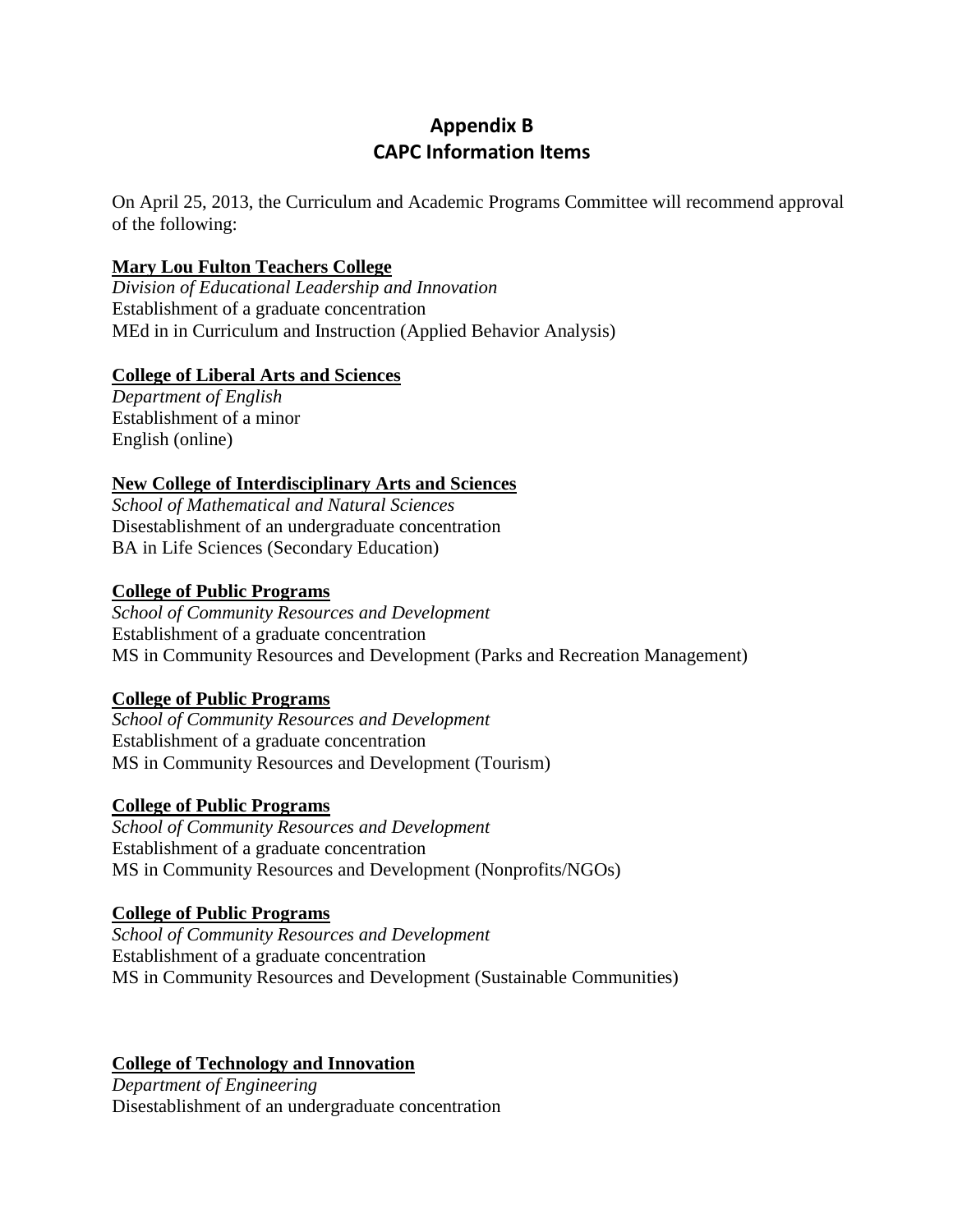BS in Manufacturing Engineering Technology (Mechanical)

# **College of Technology and Innovation**

*Morrison School of Agribusiness and Resource Management*  Disestablishment of an undergraduate concentration BAS in Applied Sciences (Emergency Management)

# **College of Technology and Innovation**

*Department of Engineering* Disestablishment of an undergraduate concentration BAS in Applied Sciences (Software & Computing Systems)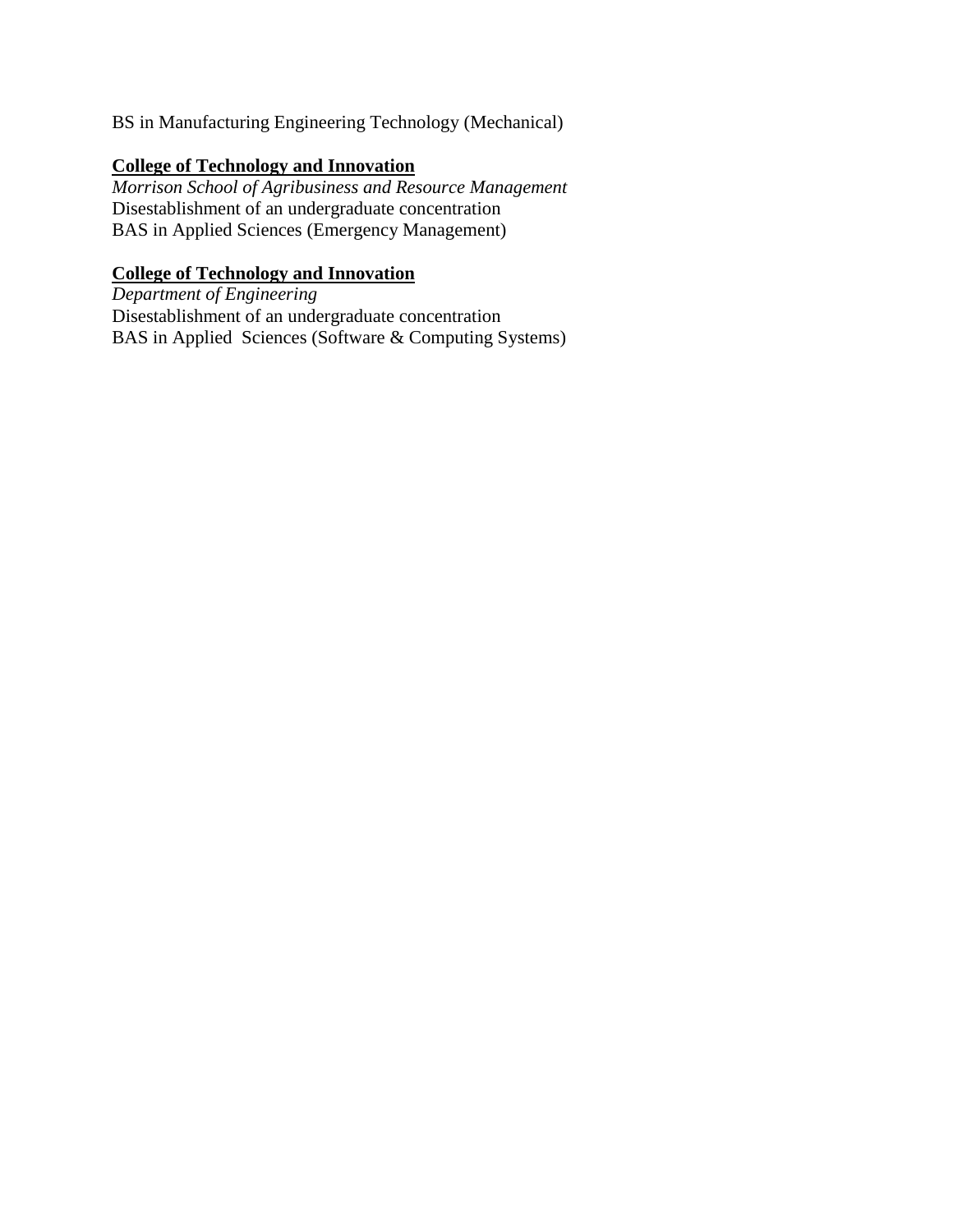*For Senate meeting use only, official versions of all motions are found online at the Senate website* **Old Business to Follow** 

### **ARIZONA STATE UNIVERSITY Second Reading UNIVERSITY SENATE SPRING 2013**

#### **Senate Motion # 2013-43**

| <b>Motion Introduced by:</b> | Curriculum and Academic Programs Committee<br>Arnold Maltz, Chair                                                                                                                        |
|------------------------------|------------------------------------------------------------------------------------------------------------------------------------------------------------------------------------------|
| Date of First Reading:       | March 25, 2013                                                                                                                                                                           |
| Date of Second Reading:      | April 22, 2013                                                                                                                                                                           |
| <b>Title of Motion:</b>      | Request from the Herberger Institute for Design and the Arts–Office<br>of the Dean -for the establishment of a graduate certificate- Socially<br>Engaged Practice in Design and the Arts |

#### **Action Requested:**

The Curriculum and Academic Programs Committee recommends University Senate approval

of a proposal submitted by the Herberger Institute for Design and the Arts – Office of the Dean –

for the establishment of a graduate certificate – Socially Engaged Practice in Design and the

Arts

#### **Rationale:**

Socially Engaged Practice in Design and the Arts is an evolving area of art and design that uses community participation, reciprocal organizational relationships, and collaboration in public contexts to promote civic dialogue and investigate pressing issues of our time.

This certificate program provides a theoretical framework, rigorous training, and field experience in arts and design in civic and applied settings. Students in the Herberger Institute for Design and the Arts are the target audience, although the certificate is open to students from across the university. Course credit in the in the certificate can also apply towards a student's major field of study in any of the units in the Herberger Institute, making it appealing to students already seeking a master's degree.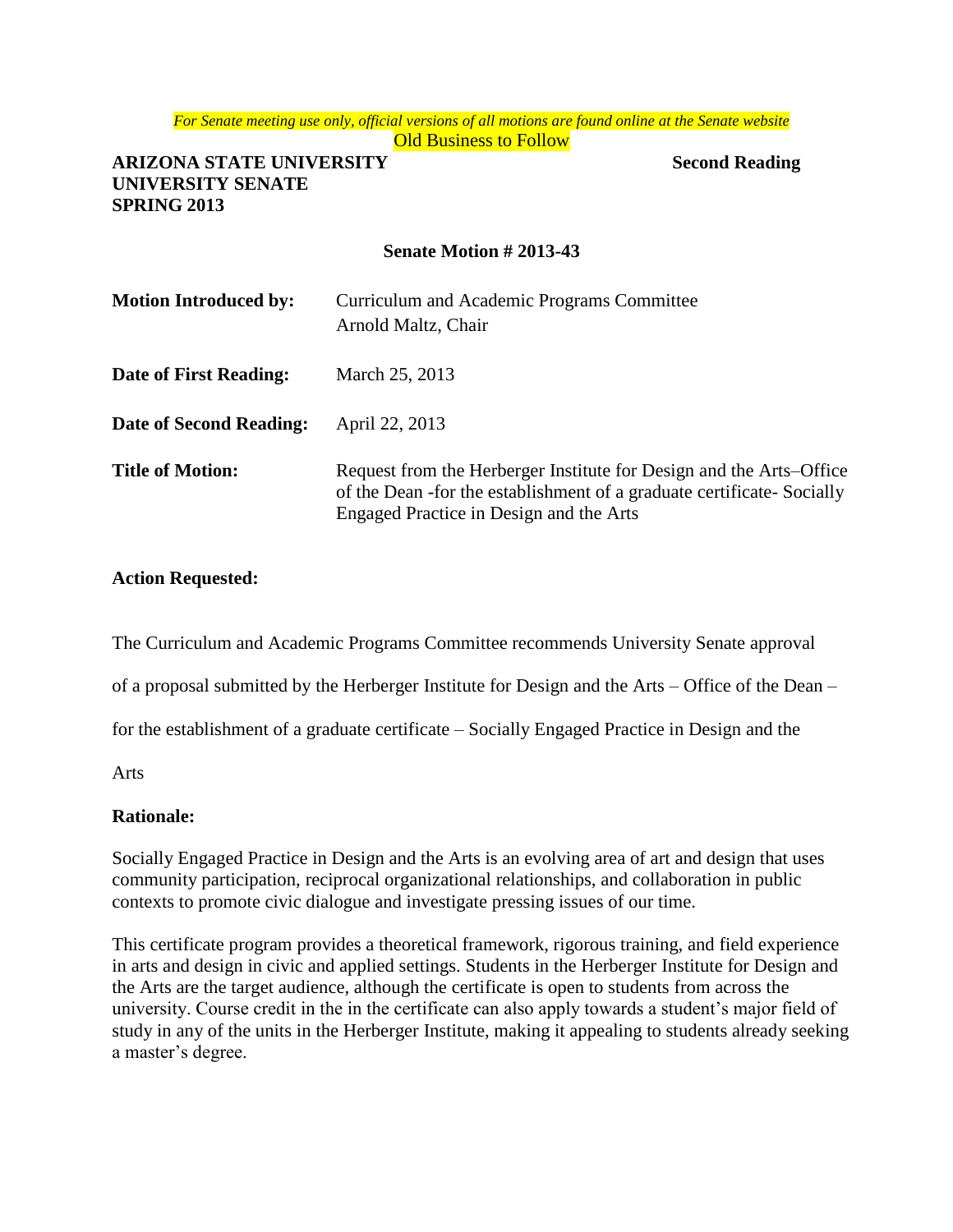#### **Senate Motion # 2013-44**

| <b>Motion Introduced by:</b> | Curriculum and Academic Programs Committee<br>Arnold Maltz, Chair                                                                                                              |
|------------------------------|--------------------------------------------------------------------------------------------------------------------------------------------------------------------------------|
| Date of First Reading:       | March 25, 2013                                                                                                                                                                 |
| Date of Second Reading:      | April 22, 2013                                                                                                                                                                 |
| <b>Title of Motion:</b>      | Request from the Herberger Institute for Design and the Arts–<br>School of Theatre and Film - for the establishment of an<br>undergraduate certificate - Arts Entrepreneurship |

#### **Action Requested:**

The Curriculum and Academic Programs Committee recommends University Senate approval

of a proposal submitted by the Herberger Institute for Design and the Arts – School of Theatre

and Film - for the establishment of an undergraduate certificate – Arts Entrepreneurship

#### **Rationale:**

Arts entrepreneurship is a trans-discipline that crosses and connects the traditional arts disciplines. A nascent field, arts entrepreneurship harnesses the skills and mindset of the entrepreneur to empower artists to create work that is meaningful, sustainable, and oriented to community and/or market need.

This certificate will allow students across art, dance, design, film, music, and theatre the opportunity to gain meaningful knowledge in business, marketing, and organizational skills and harness the skills and mindset of the entrepreneur.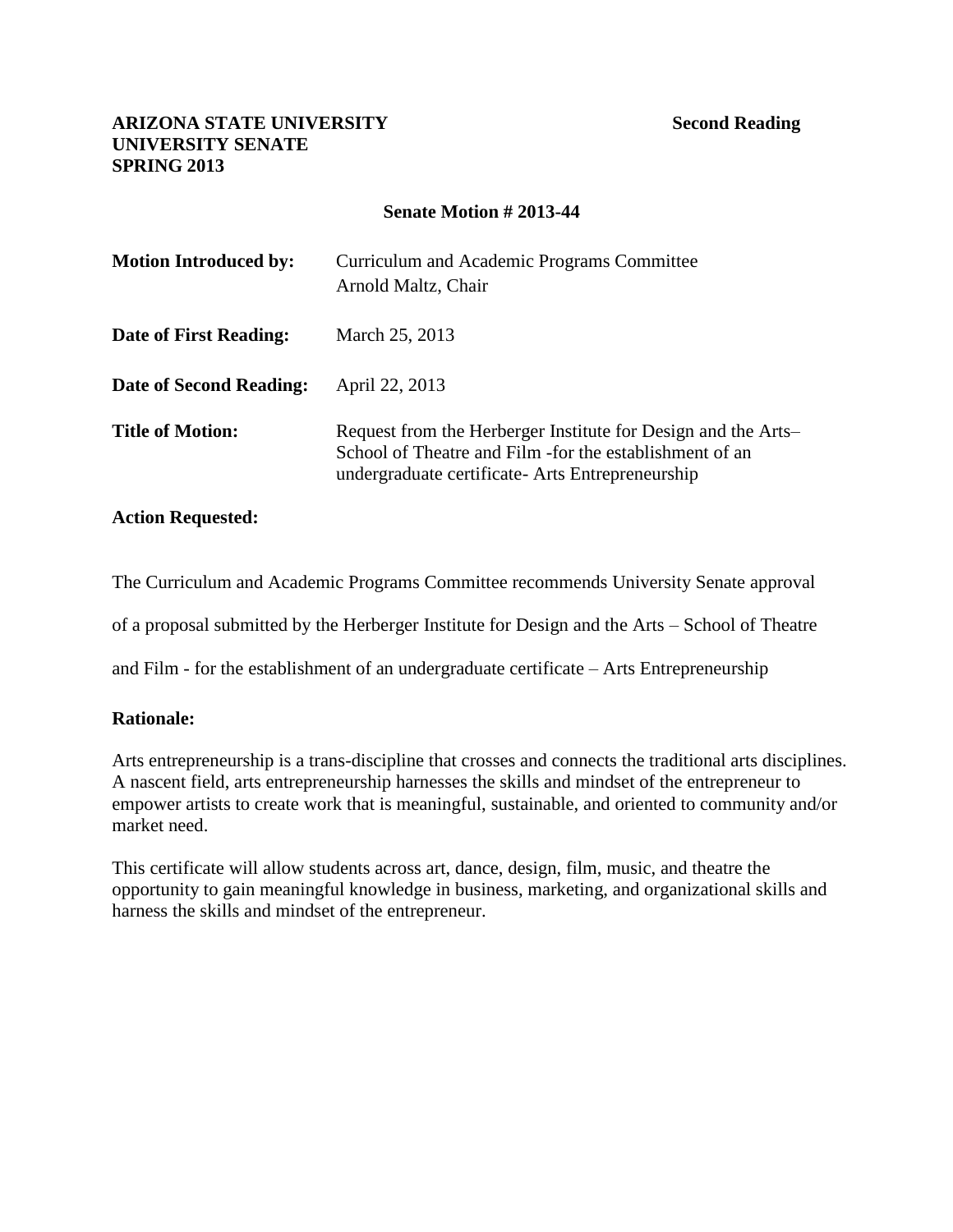#### **Senate Motion # 2013-45**

| <b>Motion Introduced by:</b> | Curriculum and Academic Programs Committee<br>Arnold Maltz, Chair                                                                                                                                                               |
|------------------------------|---------------------------------------------------------------------------------------------------------------------------------------------------------------------------------------------------------------------------------|
| Date of First Reading:       | March 25, 2013                                                                                                                                                                                                                  |
| Date of Second Reading:      | April 22, 2013                                                                                                                                                                                                                  |
| <b>Title of Motion:</b>      | Request from the Herberger Institute for Design and the Arts–for the<br>reorganization of an academic unit- Merger of the School of Theatre<br>and Film and the School of Dance - into the School of Film, Dance<br>and Theatre |

#### **Action Requested:**

The Curriculum and Academic Programs Committee recommends University Senate approval

of a proposal submitted by the Herberger Institute for Design and the Arts – for the

reorganization of an academic unit – Merger of the School of Theatre and Film and the School

of Dance – into the School of Film, Dance and Theatre

#### **Rationale:**

The purpose is to establish a combined school: the School of Film, Dance and Theatre. This reorganization (disestablishment/reestablishment) should have little or no effect on the other schools (Art; Arts, Media and Engineering; The Design School; Music) within the Herberger Institute. All current curricular, outreach, and research programs will remain constant for the 2013-2014 academic year, with proposed growth resulting from cooperative programs to begin in fall 2014.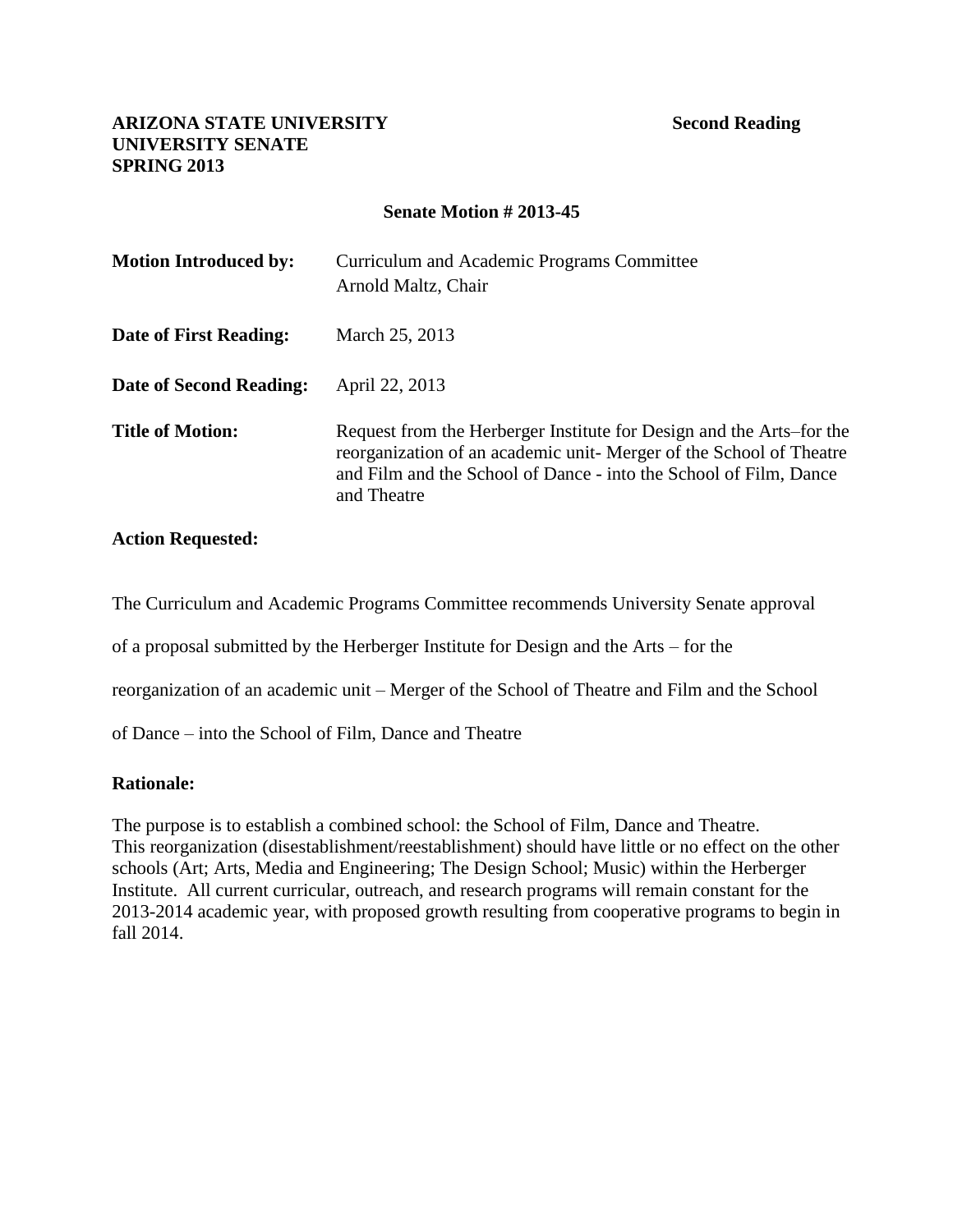### **Senate Motion # 2013-46**

| <b>Motion Introduced by:</b> | Curriculum and Academic Programs Committee<br>Arnold Maltz, Chair                                                                                                           |
|------------------------------|-----------------------------------------------------------------------------------------------------------------------------------------------------------------------------|
| Date of First Reading:       | March 25, 2013                                                                                                                                                              |
| Date of Second Reading:      | April 22, 2013                                                                                                                                                              |
| <b>Title of Motion:</b>      | Request from the Herberger Institute for Design and the Arts–for the<br>establishment of an undergraduate certificate - Socially Engaged<br>Practice in Design and the Arts |

#### **Action Requested:**

The Curriculum and Academic Programs Committee recommends University Senate approval

of a proposal submitted by the Herberger Institute for Design and the Arts – for the establishment

of an undergraduate certificate – Socially Engaged Practice in Design and the Arts

#### **Rationale:**

Socially Engaged Practice in Design and the Arts is an evolving area of the arts and design that uses community participation, reciprocal organizational relationships, and collaboration in public contexts to promote civic dialogue and investigate pressing issues of our time. This certificate program provides training and field experience in arts and design in civic and applied settings.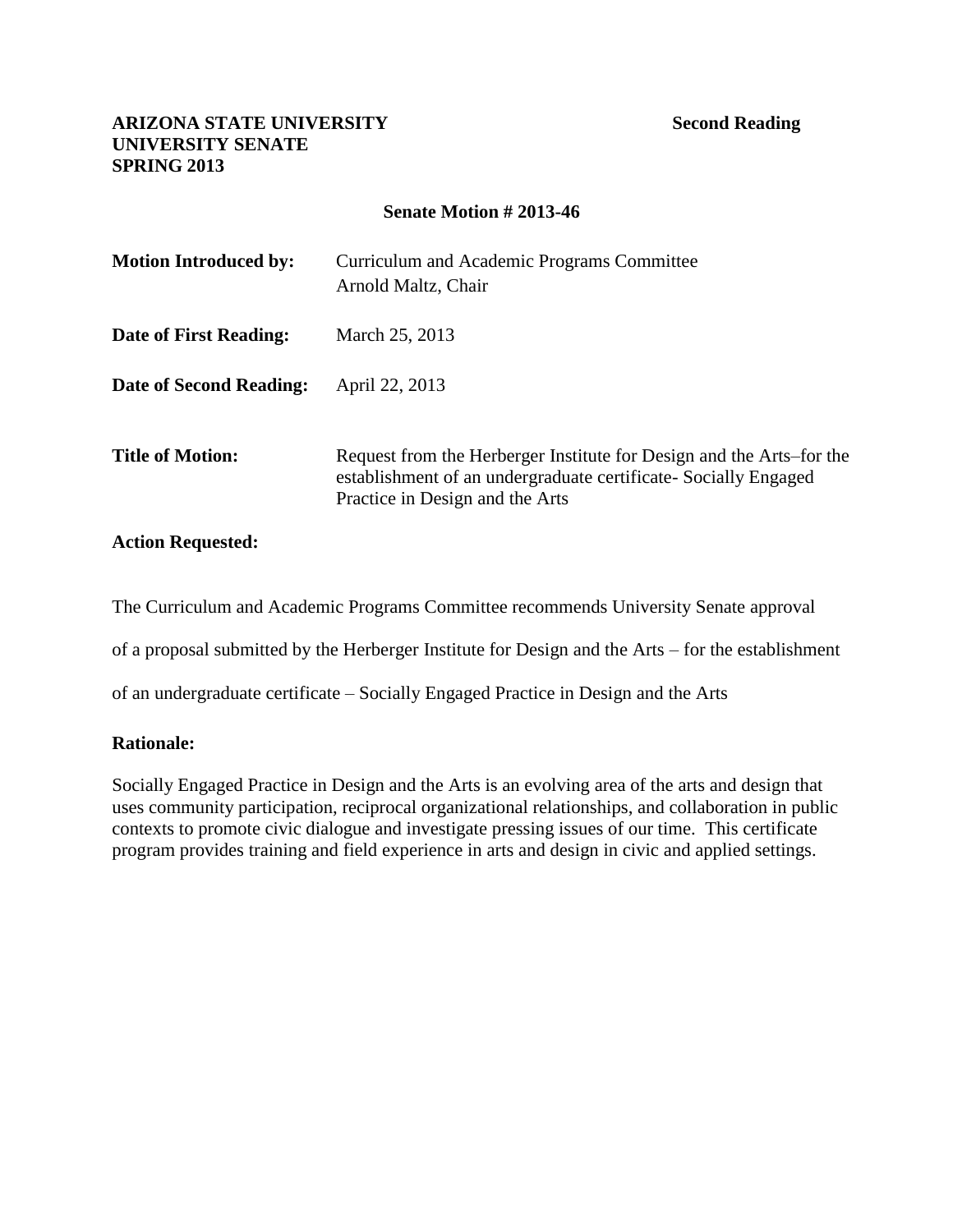### **Senate Motion # 2013-47**

| <b>Motion Introduced by:</b> | Curriculum and Academic Programs Committee<br>Arnold Maltz, Chair                                                                                                  |
|------------------------------|--------------------------------------------------------------------------------------------------------------------------------------------------------------------|
| Date of First Reading:       | March 25, 2013                                                                                                                                                     |
| Date of Second Reading:      | April 22, 2013                                                                                                                                                     |
| <b>Title of Motion:</b>      | Request from the College of Technology and Innovation–School of<br>Engineering—for the establishment of an undergraduate degree-BS<br>in Manufacturing Engineering |

#### **Action Requested:**

The Curriculum and Academic Programs Committee recommends University Senate approval

of a proposal submitted by the College of Technology and Innovation – School of Engineering -

for the establishment of an undergraduate degree – BS in Manufacturing Engineering

#### **Rationale:**

This program being proposed is an evolution of the existing, and long standing, BS in Manufacturing Engineering Technology degree within the College of Technology and Innovation (CTI). This successful program, the only BS degree with manufacturing in its title in the state, provides the CTI with a strong foundation for the new program with its outstanding laboratories, faculty and alumni base in many of the manufacturing operations within the metropolitan area and region.

The new program will produce graduates who are prepared for employment in a variety of types of manufacturing environments.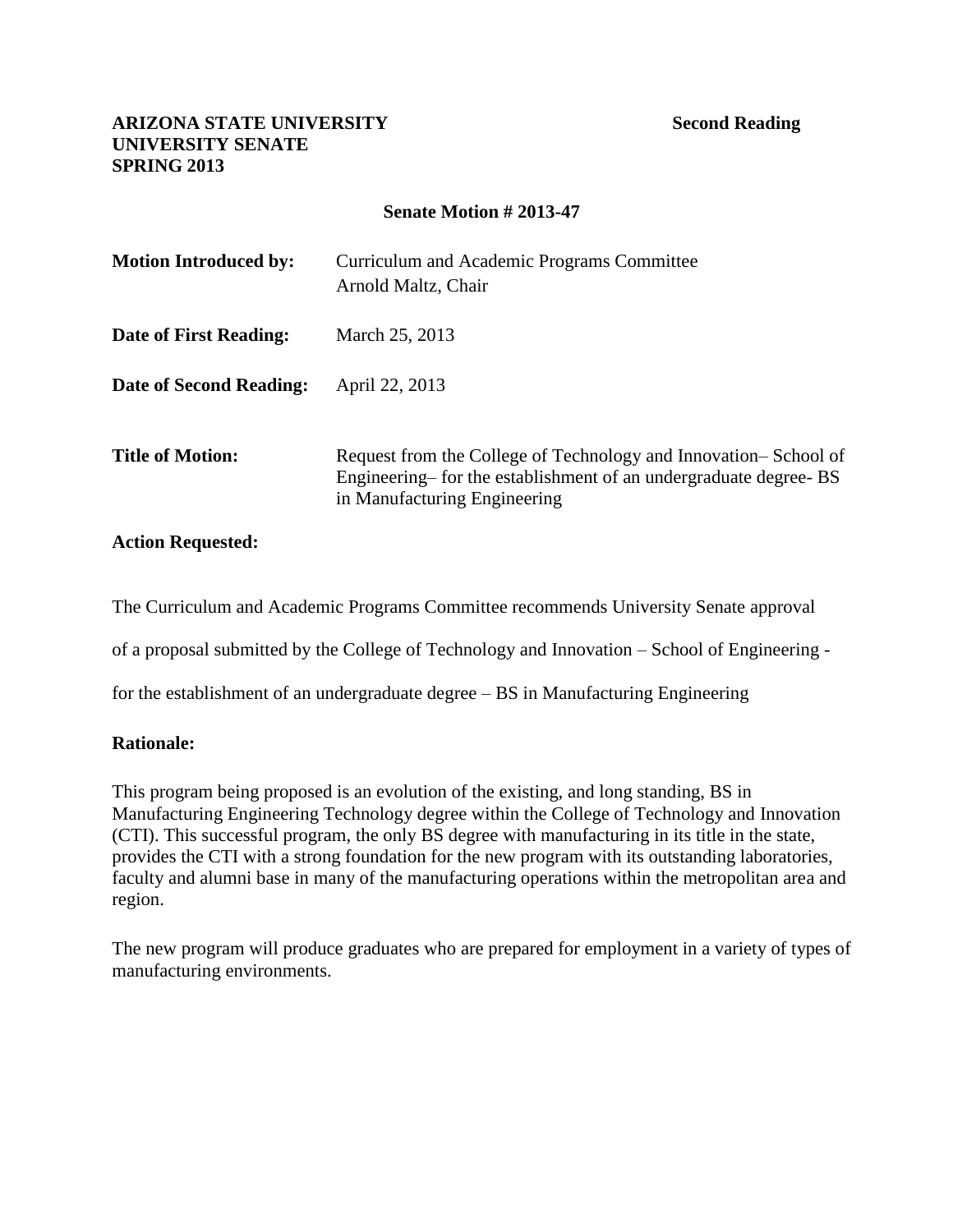#### **Senate Motion # 2013-48**

| <b>Motion Introduced by:</b> | Curriculum and Academic Programs Committee<br>Arnold Maltz, Chair                                                                                                                                                                                          |
|------------------------------|------------------------------------------------------------------------------------------------------------------------------------------------------------------------------------------------------------------------------------------------------------|
| Date of First Reading:       | March 25, 2013                                                                                                                                                                                                                                             |
| Date of Second Reading:      | April 22, 2013                                                                                                                                                                                                                                             |
| <b>Title of Motion:</b>      | Request from the College of Health Solutions; College of Liberal<br>Arts and Sciences – for the change in an Academic Unit –<br>Department of Speech and Hearing Science – from the College of<br>Liberal Arts and Sciences to College of Health Solutions |

#### **Action Requested:**

The Curriculum and Academic Programs Committee recommends University Senate approval of a proposal submitted by the College of Health Solutions; College of Liberal Arts and Sciences for the change in an academic unit – Department of Speech and Hearing Solutions – from

the College of Liberal Arts and Sciences to the College of Health Solutions

#### **Rationale:**

The Department of Speech and Hearing Science will become an academic unit of the College of Health Solutions rather than an academic unit of the College of Liberal Arts and Sciences.

The College of Health Solutions was created to coordinate all activities and initiatives at ASU related to improving health outcomes for our communities. The programs and activities of the Department of Speech and Hearing Science are in complete alignment with that mission. This new home is expected to advance intellectual and programmatic connections for the faculty and students in the Department of Speech and Hearing Science. Becoming an academic unit of the College of Health Solutions will offer advantages for the department in fullfilling its mission in speech and hearing science.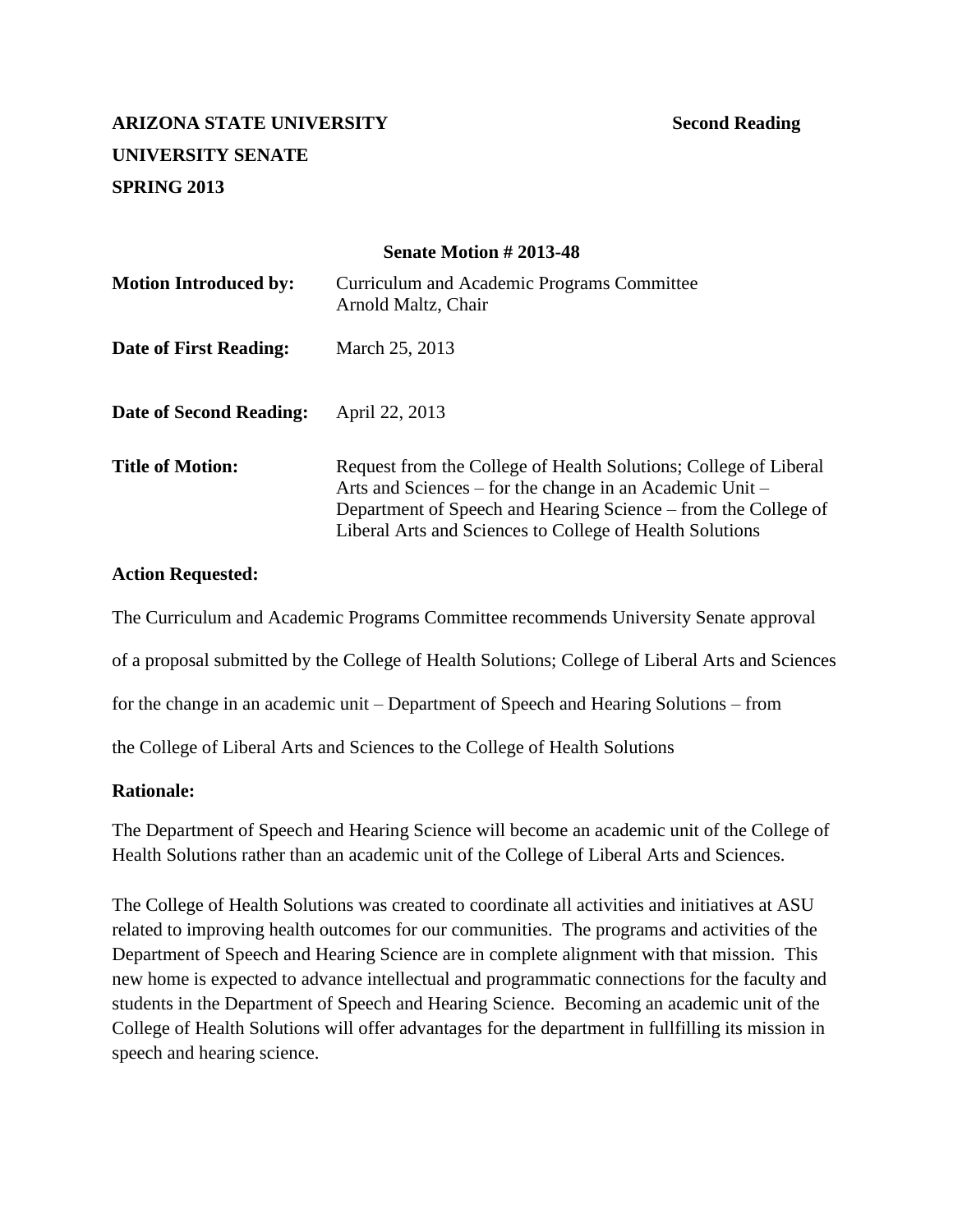*For Senate meeting use only, official versions of all motions are found online at the Senate website* New Business to Follow

**ARIZONA STATE UNIVERSITY UNIVERSITY SENATE SPRING 2013 SESSION**

#### **Senate Motion # 2013-49**

| <b>Motion Introduced by:</b> | University Academic Council                                                        |
|------------------------------|------------------------------------------------------------------------------------|
| Date of Introduction         | April 22, 2013                                                                     |
| Date of Second Reading:      | NA.                                                                                |
| <b>Title of Motion:</b>      | Motion to empower the UAC to act on behalf of the Senate over<br>the summer break. |

This motion would allow the UAC to carry out necessary Senate duties during the 2013 summer break period. This would include completing any unfinished 2012-2013 business. The Senate President will report on any such activities at the first senate meeting of the 2013-2014 school year.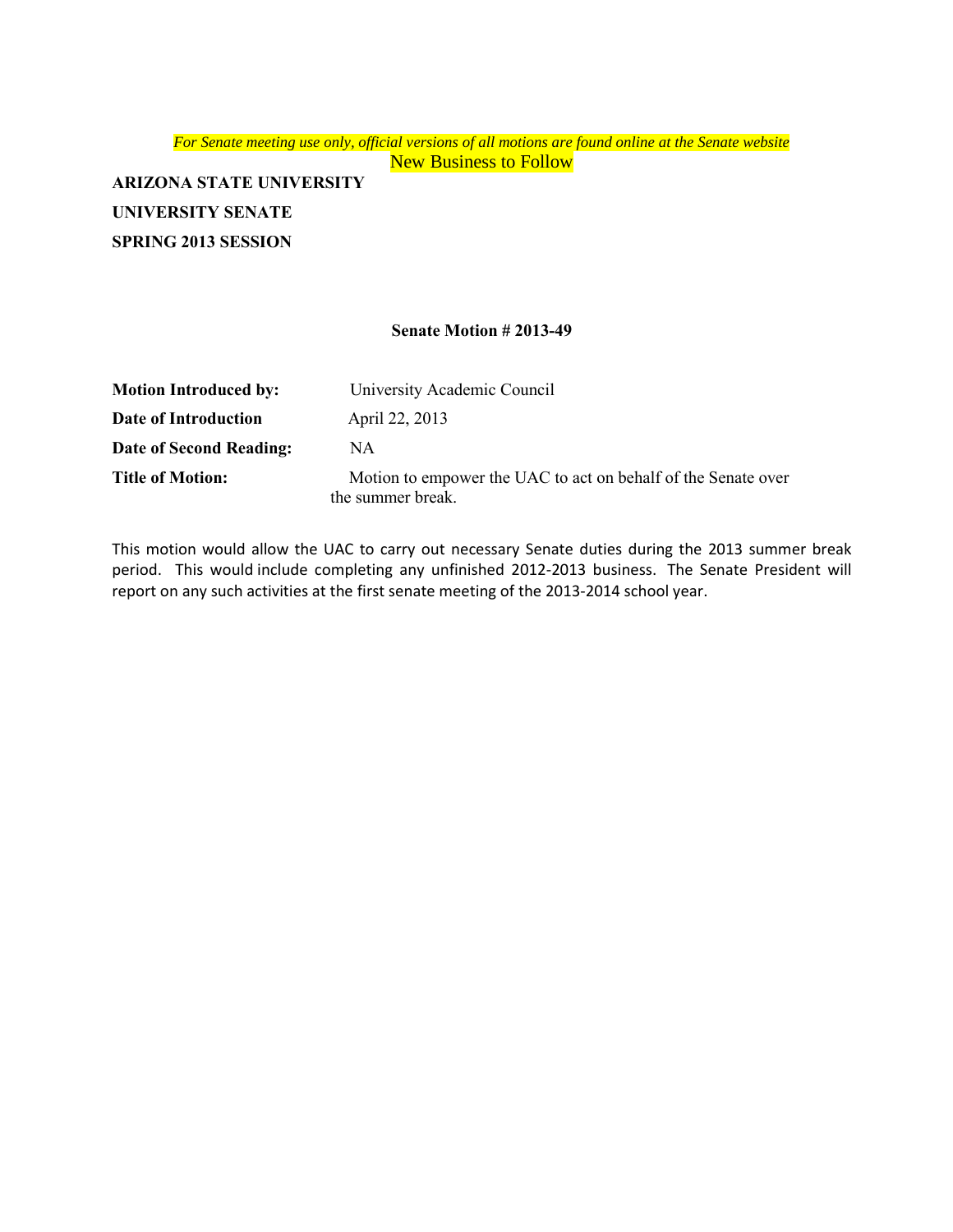### **Senate Motion # 2013-50**

| <b>Motion Introduced by:</b> | University Academic Council   |
|------------------------------|-------------------------------|
| Date of First Reading:       | April 22, 2013                |
| Date of Second Reading:      | September 9, 2013             |
| <b>Title of Motion:</b>      | In-state tuition for Dreamers |
|                              |                               |

**Action Requested:** It is requested that the University Senate approve this motion of support for the University of Arizona Faculty Senate Resolution titled: In-state Tuition for Dreamers

The Arizona State University Senate wishes to express its full support of the University of Arizona Faculty Senate Resolution that grants in-state tuition to those Arizona residents who are given deferred action under the Deferred Action for Childhood Arrivals (DACA) and also requests that the Arizona Board of Regents grant in-state status for tuition purposes to DACA recipients who qualify as Arizona residents.

## **University of Arizona Resolution, Passed March 4, 2013**

#### **Author Andy Silverman**

On June 15, 2012, President Obama instituted a program, called Deferred Action for Childhood Arrivals or DACA, in which certain undocumented youth who were brought to the United States by their parents would not be deported. Those granted "deferred action" under DACA are allowed to legally stay in the U.S. for two years which is renewable and may obtain employment authorization ("a work permit").

The DACA program is to allow those young people who are referred to as Dreamers to gain authorization to legally stay here. It is very likely that a statutory Dreamer program will be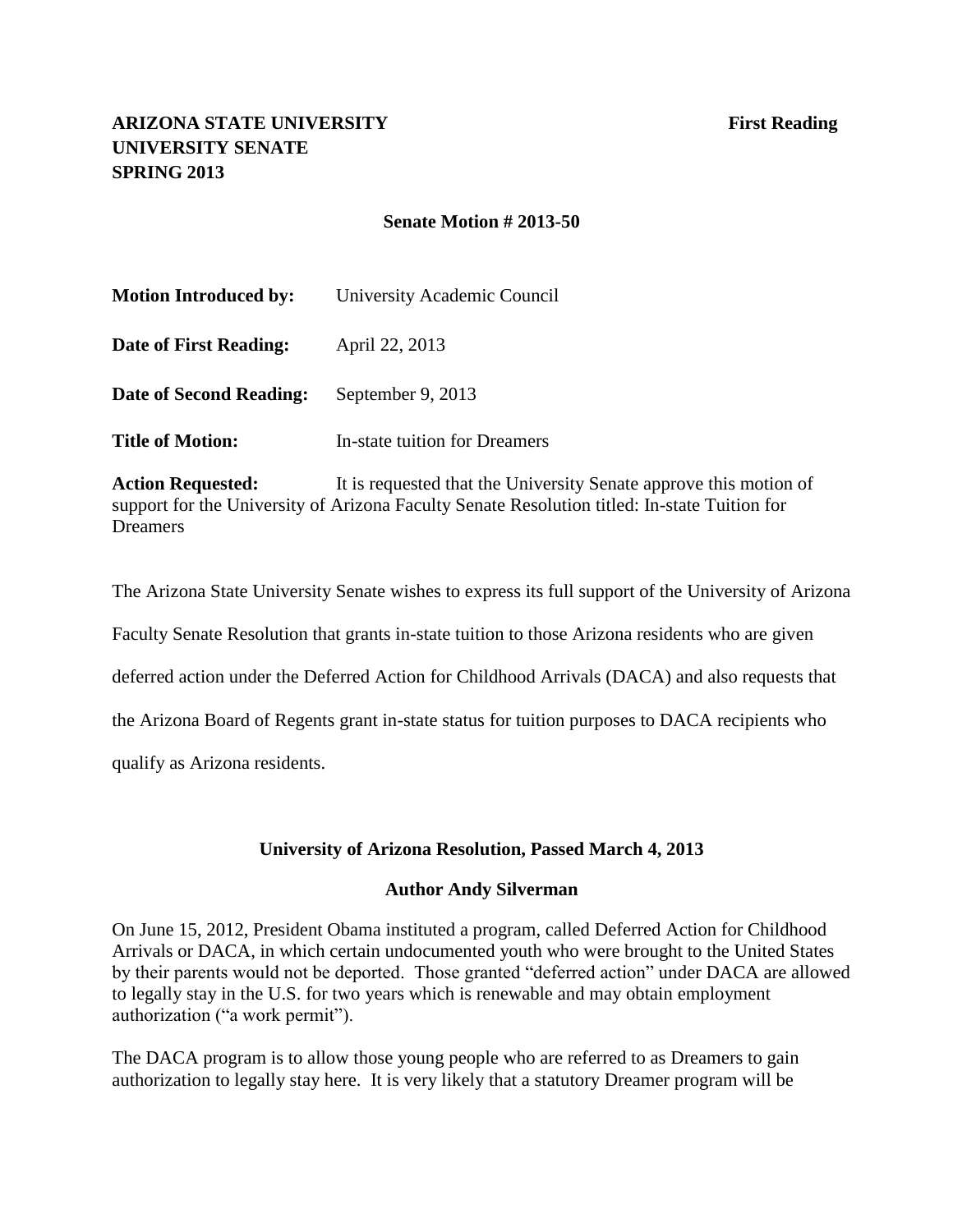created through comprehensive immigration reform. Thus, at some point the DACA recipients will most likely gain permanent resident status and may apply for citizenship.

In order to be eligible for DACA, there are a number of requirements. A person must have come to the U.S. before their  $16<sup>th</sup>$  birthday and lived here since June 15, 2007. They must have either graduated from high school or have a GED, be honorably discharged from the military or currently in school.

Even though most of the young people who qualify for DACA have grown up here and consider the U.S. their home country, they do not qualify for in-state tuition at an Arizona university. The Board of Governors of the two largest community college districts in the state, Maricopa Community College and Pima Community College, have passed policies granting DACA recipients in-state tuition if they meet the in-state tuition requirements.

Since most, if not all, DACA recipients will eventually be allowed to remain in the U.S. permanently and will be able to apply for citizenship at some point, it is both to their advantage and Arizona's to provide higher education opportunities to them. Most of them would either find it very difficult or prohibitive to attend an Arizona university without being considered in-state students even though they have lived in Arizona most of their lives and have graduated from an Arizona high school.

Therefore, be it **RESOLVED:**

That the Faculty Senate of the University of Arizona supports the granting of in-state tuition to those Arizona residents who are given deferred action under the Deferred Action for Childhood Arrivals (DACA) and requests that the Arizona Board of Regents grant in-state status for tuition purposes to DACA recipients who qualify as Arizona residents.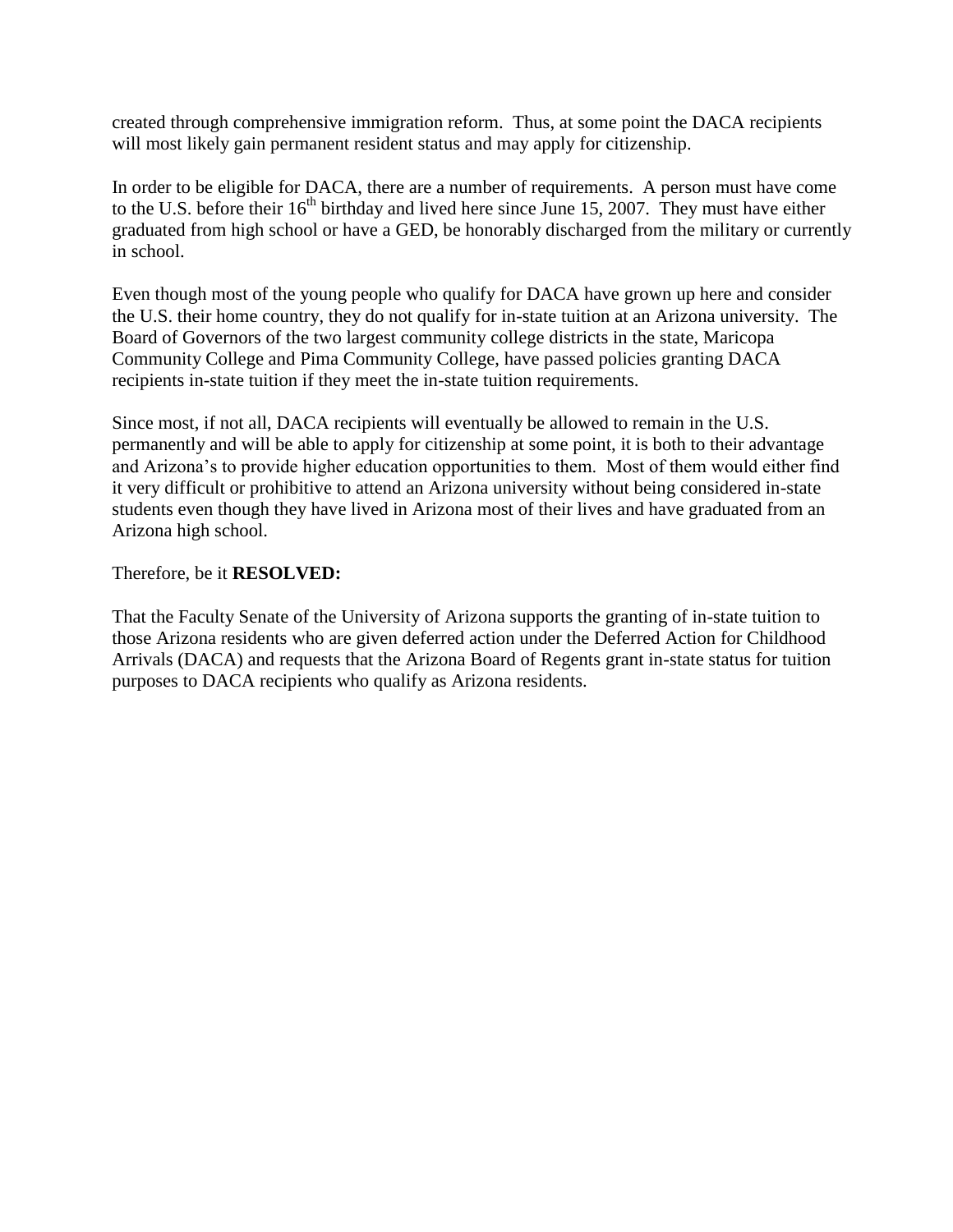### **Senate Motion # 2013-51**

| <b>Motion Introduced by:</b> | Curriculum and Academic Programs Committee<br>Arnold Maltz, Chair                                                                                                      |
|------------------------------|------------------------------------------------------------------------------------------------------------------------------------------------------------------------|
| Date of First Reading:       | April 22, 2013                                                                                                                                                         |
| Date of Second Reading:      | September 9, 2013                                                                                                                                                      |
| Title of Motion:             | Request from The College of Technology and Innovation –<br>Department of Engineering – for the establishment of a graduate<br>degree – MS in Manufacturing Engineering |

#### **Action Requested:**

The Curriculum and Academic Programs Committee recommends University Senate approval

of a proposal submitted by the College of Technology and Innovation – Department of

Engineering – for the establishment of a graduate degree  $- MS$  in Manufacturing Engineering

#### **Rationale:**

This program being proposed is an evolution of the existing Manufacturing Engineering Technology concentration under the MS in Technology degree within the College of Technology and Innovation (CTI).

The new program is strongly based on the existing MSTECH concentration and its courses. However, the program will continue to evolve, in part to reflect the establishment of the new BS in Manufacturing Engineering and the unique aspects of engineering education at the Polytechnic campus. Manufacturing engineering draws upon two distinct bodies of knowledge, manufacturing processes (e.g., how materials are altered in either shape or properties) and the processes of manufacturing (e.g., manufacturing systems and management), in a synergistic manner. These foundations cut across most manufacturing industries.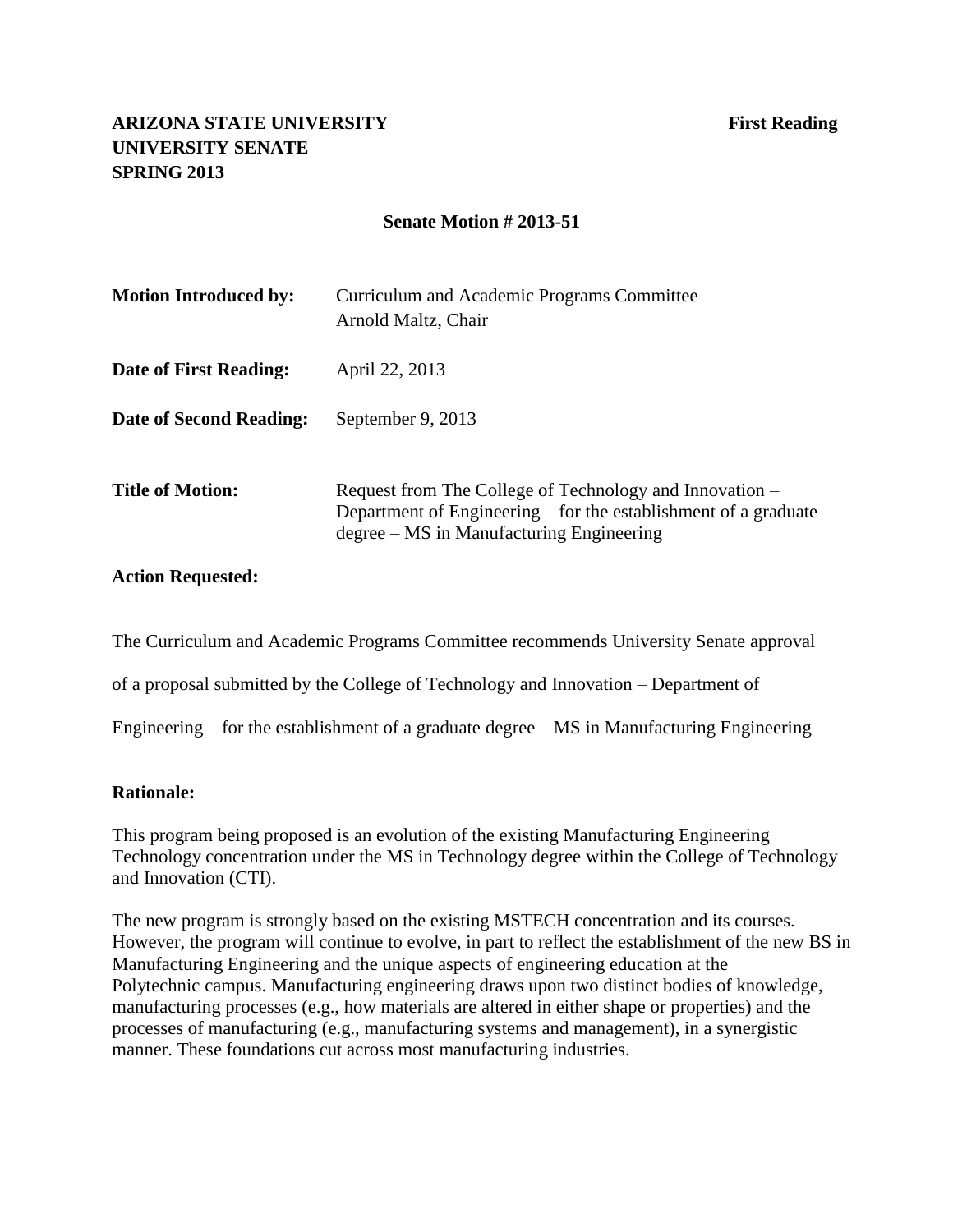#### **Senate Motion # 2013-52**

| <b>Motion Introduced by:</b> | Curriculum and Academic Programs Committee<br>Arnold Maltz, Chair                                                                                                                       |
|------------------------------|-----------------------------------------------------------------------------------------------------------------------------------------------------------------------------------------|
| Date of First Reading:       | April 22, 2013                                                                                                                                                                          |
| Date of Second Reading:      | September 9, 2013                                                                                                                                                                       |
| <b>Title of Motion:</b>      | Request from The College of Technology and Innovation –<br>Department of Engineering – for the disestablishment of an<br>undergraduate degree – BS in Mechanical Engineering Technology |

#### **Action Requested:**

The Curriculum and Academic Programs Committee recommends University Senate approval

of a proposal submitted by the College of Technology and Innovation – Department of

Engineering – for the disestablishment of an undergraduate degree – BS in Mechanical

Engineering Technology

#### **Rationale:**

To increase efficiency of engineering related offerings at the Polytechnic campus and within the College of Technology and Innovation, the Mechanical Engineering Technology program and all its concentrations are being disestablished.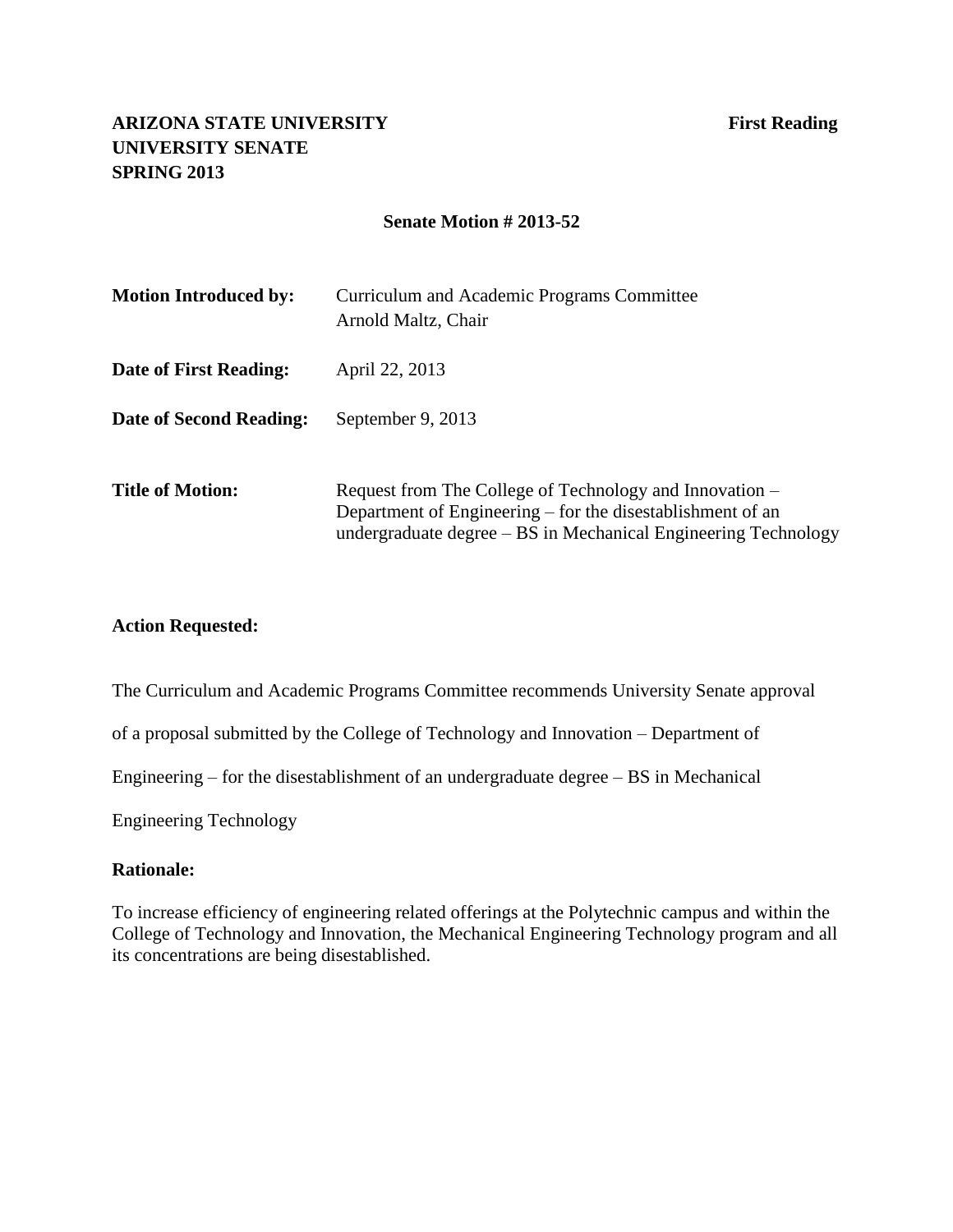#### **Senate Motion # 2013-53**

| <b>Motion Introduced by:</b> | Curriculum and Academic Programs Committee<br>Arnold Maltz, Chair                                                                                                                        |
|------------------------------|------------------------------------------------------------------------------------------------------------------------------------------------------------------------------------------|
| Date of First Reading:       | April 22, 2013                                                                                                                                                                           |
| Date of Second Reading:      | September 9, 2013                                                                                                                                                                        |
| <b>Title of Motion:</b>      | Request from The College of Technology and Innovation –<br>Department of Engineering – for the disestablishment of an<br>undergraduate degree – BS in Electronics Engineering Technology |

#### **Action Requested:**

The Curriculum and Academic Programs Committee recommends University Senate approval

of a proposal submitted by the College of Technology and Innovation – Department of

Engineering – for the disestablishment of an undergraduate degree – BS in Electronics

Engineering Technology

#### **Rationale:**

To increase efficiency of engineering related offerings at the Polytechnic campus and within the College of Technology and Innovation, the Electronics Engineering Technology program and all its concentrations are being disestablished.